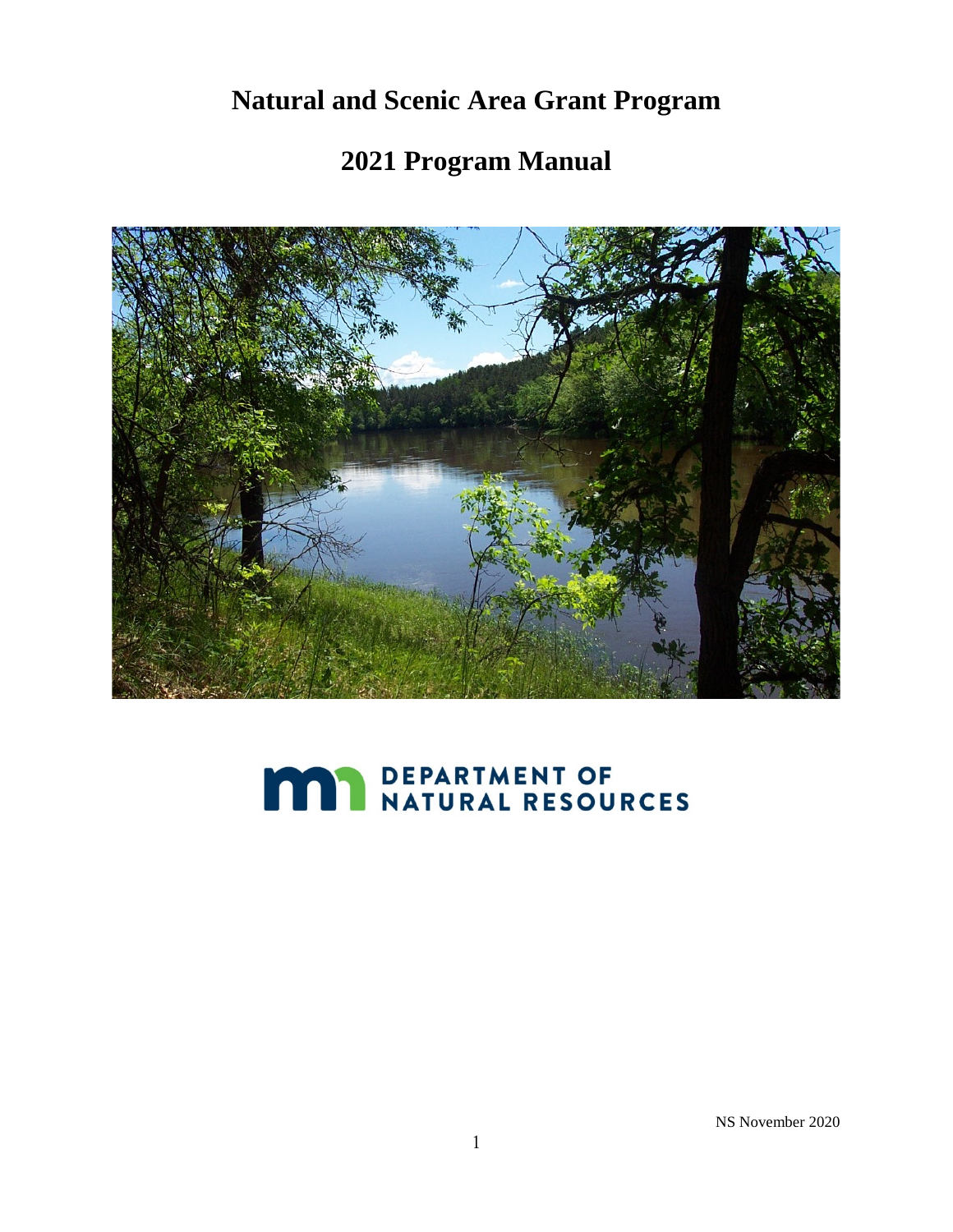# *I. PROGRAM INFORMATION*

Deadline Funding Grant Awards and Match Requirements Eligible Applicants Eligible Projects Ineligible Facilities and Costs Guidelines for Use and Development of Natural and Scenic Areas

# *II. APPLICATION PROCESS*

Public Participation and Use Appraisal Requirements Competitive Review and Selection Process Minnesota State Comprehensive Outdoor Recreation Plan Selection Priorities Award of Funds Grants and Public Information

#### *III. PROGRAM REQUIREMENTS*

Accessibility Requirements Land Retention Requirements Conversion of Use Deed Retention Requirements Native Restoration Requirements Review for Potential Impact on Historical/Archeological Resources Reporting Requirements Monitoring Requirement Conflicts of Interest Closeout Procedures Acknowledgment Sign Availability to Users

#### *CONTACT INFORMATION*

Audrey Mularie Grants Specialist Coordinator Southern MN, East Metro (651) 259-5549 audrey.mularie@state.mn.us

Mai Neng Moua Grants Specialist Coordinator Northern MN, South Metro (651) 259-5638 mai.n.moua@state.mn.us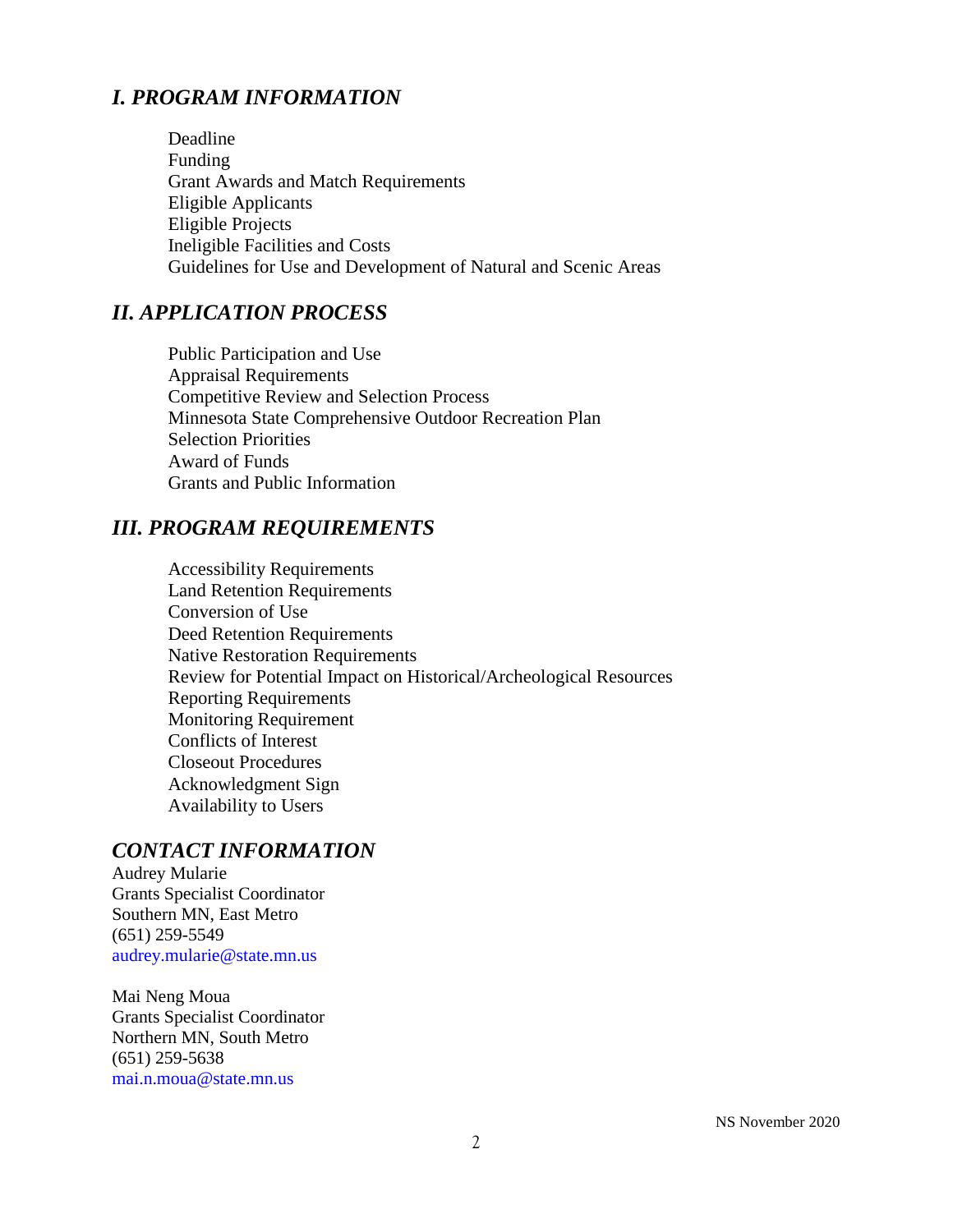# *I. PROGRAM INFORMATION*

The Natural and Scenic Area Grant Program assists local governments and school districts in acquiring fee title acquisition and permanent easement acquisition to protect high quality natural and/ or scenic areas. Public access should be provided to the extent necessary to allow users to experience the natural and scenic qualities protected. High levels of development or active use are not appropriate.

#### *DEADLINE*

Applications must be submitted by March 31, 2021 to be eligible for funding assistance for the current year.

#### *FUNDING*

There are two sources of funding for the Outdoor Recreation Grant Program: federal and state funds. Federal funds come from the [Land and Water Conservation Fund \(LWCF\).](https://www.dnr.state.mn.us/aboutdnr/lawcon/index.html) Federal funding available for FY 2022 has not yet been allocated but should be at least \$1.5 million for the Outdoor Recreation Grant Program and the Natural and Scenic Areas Grant Program.

State Environment and Natural Resources Trust Fund dollars have been recommended by the [Legislative Citizens Commission on Minnesota Resources \(LCCMR\)](https://www.lccmr.leg.mn/) and other state funding may be available but are subject to Legislative approval. Final amounts available will not be known until after the application deadline.

#### *GRANT AWARDS AND MATCH REQUIREMENTS*

The minimum grant award is \$10,000 (for a total project cost of \$20,000). The maximum grant award is \$500,000 (for a total project cost of at least \$1,000,000). Grants are reimbursed up to 50 percent of the total eligible costs. The remaining 50 percent "local share" can consist of cash or the value of materials, labor and equipment usage provided by the local sponsor or by donations or any combination thereof. Volunteer unskilled labor is valued, for this grant program, at \$9.00 per hour. Volunteer skilled labor is valued at its going rate. The invoice/letter must be on a company letterhead, detailing the work completed and the amount of the donation.

Costs must be incurred and paid for before reimbursement can be made. Grant agreements generally expire within 24 months and projects must be completed by then.

#### *ELIGIBLE APPLICANTS*

Cities, counties, townships and school districts.

Note: The applicant must be the current or intended owner and manager of the property to be acquired or developed. Multi-organization collaboration is not required for this program.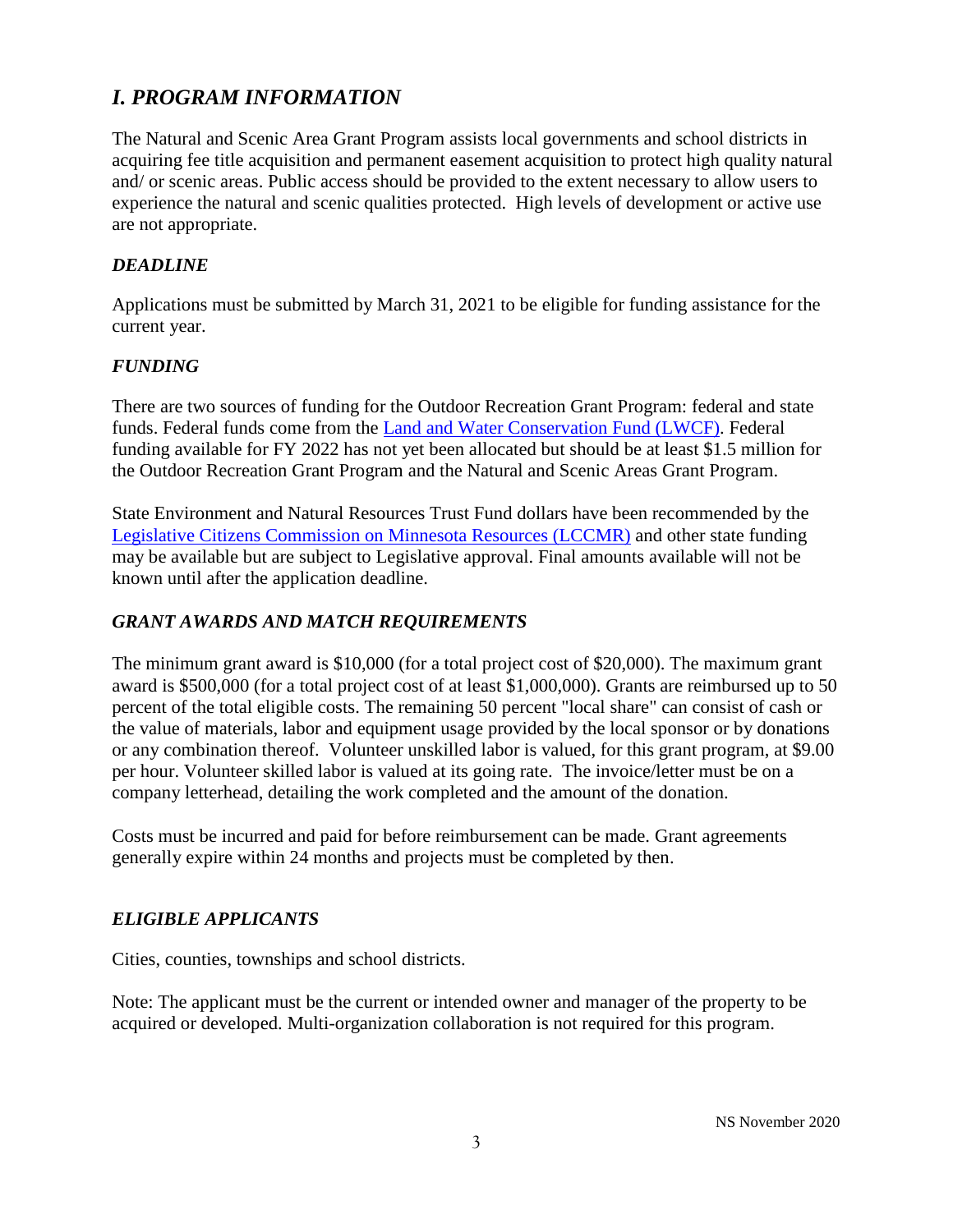#### *ELIGIBLE PROJECTS*

- Fee title acquisition of natural or scenic areas.
- Permanent easement acquisition of natural or scenic areas.
- Minimal betterment activities are eligible as part of an acquisition project including site surveying, boundary signing, and immediate measures needed to stabilize the site and ensure the safety of users.
- Active restoration efforts are eligible as part of an acquisition project that would significantly improve the site's natural resource values.

# *INELIGIBLE FACILITIES AND COSTS*

Ineligible facilities or costs are those items that cannot be funded with a Natural & Scenic Areas Grant or included as part of the local match requirement. The following list includes common types of ineligible facilities. A determination of eligibility will be made by the Department of Natural Resources.

- Acquisition of land already in public ownership.
- Any expenditure that occurs outside the dates of the grant contract.
- Administrative expenses, contingency allowances, archeological surveys and legal fees.
- Incidental costs of land acquisition (Appraisals, closing costs and legal fees)
- Recreational development.
- Operation and maintenance.

# *GUIDELINES FOR USE AND DEVELOPMENT OF NATURAL AND SCENIC AREAS*

#### 1. **Compatible Use and Development**

In general, outdoor recreation use of natural and scenic areas should be limited to passive outdoor recreation activities, such as nature observation, walking or hiking, bird watching, cross country skiing, snow shoeing, canoeing, photography and similar low impact activities. In some cases, environmental education activities may be appropriate. Limited facilities to support these activities, such as trails, overlooks, interpretive displays, benches, informational and boundary signage, protective fencing, and parking are allowable uses. In some cases, rest room facilities and limited picnic facilities may also be compatible.

All development plans should be submitted for review and prior approval by the Grants staff of the Department of Natural Resources (DNR). Development proposals will be reviewed on a case-by-case basis, taking into account the specific characteristics of the natural and scenic area. Any development should be designed to avoid damage to natural resources and features, steer activities away from sensitive areas (such as steep bluffs, erosion prone shorelines, rare plant communities, etc.), and discourage inappropriate recreational use. Facilities must meet all safety and accessibility standards.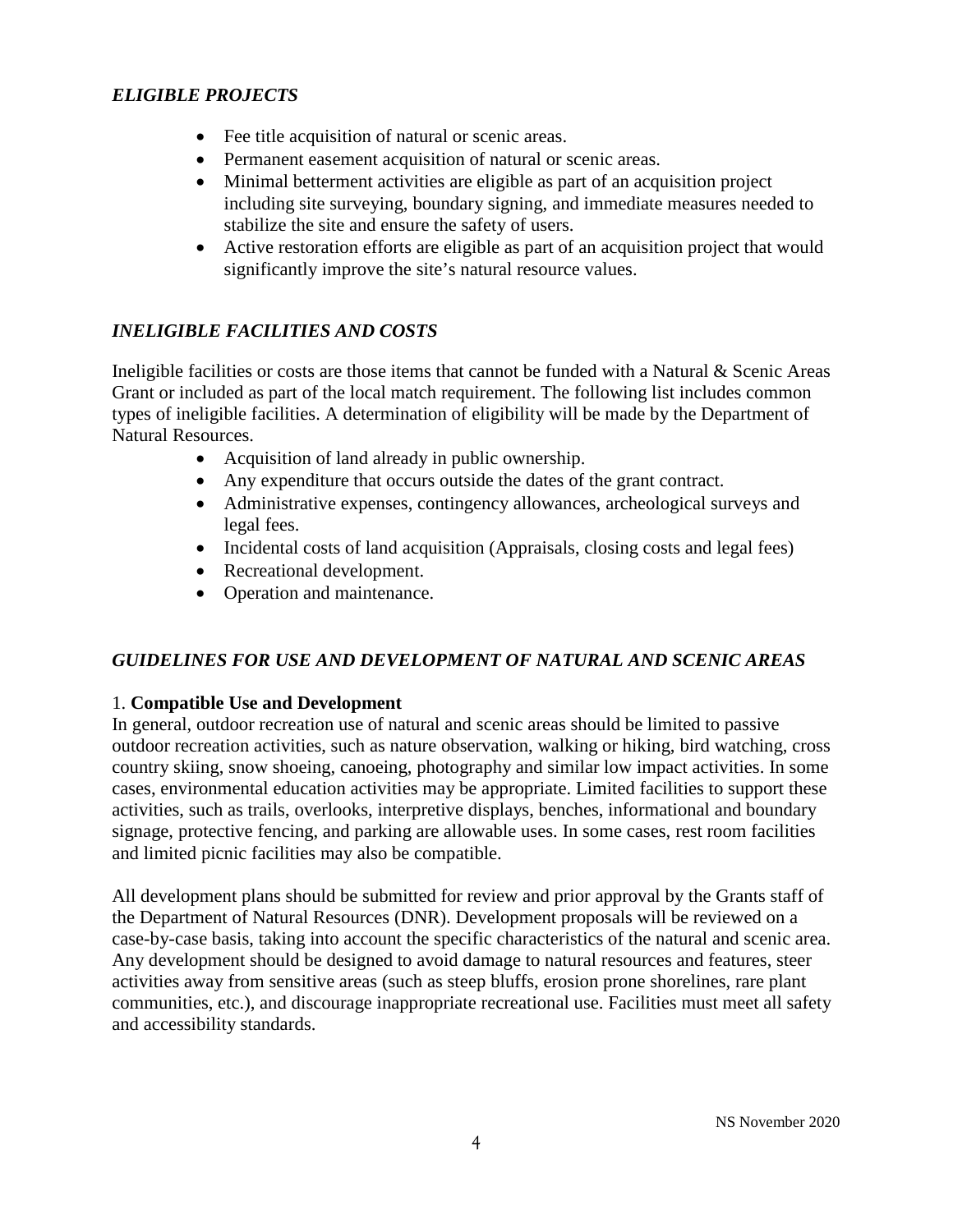#### 2. **Incompatible Use and Development**

Natural and scenic areas should not be developed for more active outdoor recreational uses, such as athletic fields and courts, campgrounds, motorized sports, etc. Any use or development that could result in damage to significant natural and/or scenic resources must be avoided. In some cases, it may be necessary to prohibit access to certain portions of the property to avoid damage to highly sensitive or rare resources. Protective fencing may be used when appropriate. Natural and Scenic Areas sites may not be used for a wetland mitigation or banking area. The intent of this program is to expand and protect natural and scenic areas and not provide areas that can be used for replacement of natural areas lost through development.

# *II. APPLICATION PROCESS*

The application is available to download from the Natural and [Scenic Area](http://www.dnr.state.mn.us/grants/land/natural_scenic-app-cycle.html) Grant Program web page. We urge applicants to begin the application process early in order to allow time to complete application requirements such as obtaining community involvement and completion of appraisals.

Completed applications are to be submitted electronically in a ".pdf" format by **March 31, 2021**  using the instructions in the application form. Staff members are available to discuss your project or review application materials. You are encouraged to submit any draft application or materials by **March 10th** if you would like staff to provide comments. Incomplete applications or applications received after the deadline will not be eligible for funding consideration.

#### *PUBLIC PARTICIPATION AND COMMENTS*

Prior to the submission of your application, it is our expectation that you have engaged the general public, especially those homeowners and businesses near the proposed project. You may do this through public meetings, announcements in the newspaper, letters or flyers, newsletters, an announcement on your website, emails, or face-to-face meetings. The public must have an opportunity to review and comment on the proposed project. Information detailing your public participation process and comments received are required in your application.

All facilities within the park must be designed and available for general public use and open during typical park hours.

# *APPRAISAL REQUIREMENTS*

The application must include an appraisal report by a general real property appraiser licensed by the State of MN and meet the Uniform Appraisal Standards for Federal Land Acquisition (UASFLA). The appraisal must include the Minnesota Department of Natural Resources (DNR) and the National Park Service (NPS) as intended users and the landowner or designated representative must be given an opportunity to accompany the appraiser during the inspection of the property. Appraisals must have an effective date within 13 months of the application deadline.

If your application is selected for funding, you may be required to submit a technical review of the appraisal report conducted by an appraiser who is not associated with the original appraiser and who is qualified to perform technical reviews under the UASFLA and 49 CFR Part 24.104.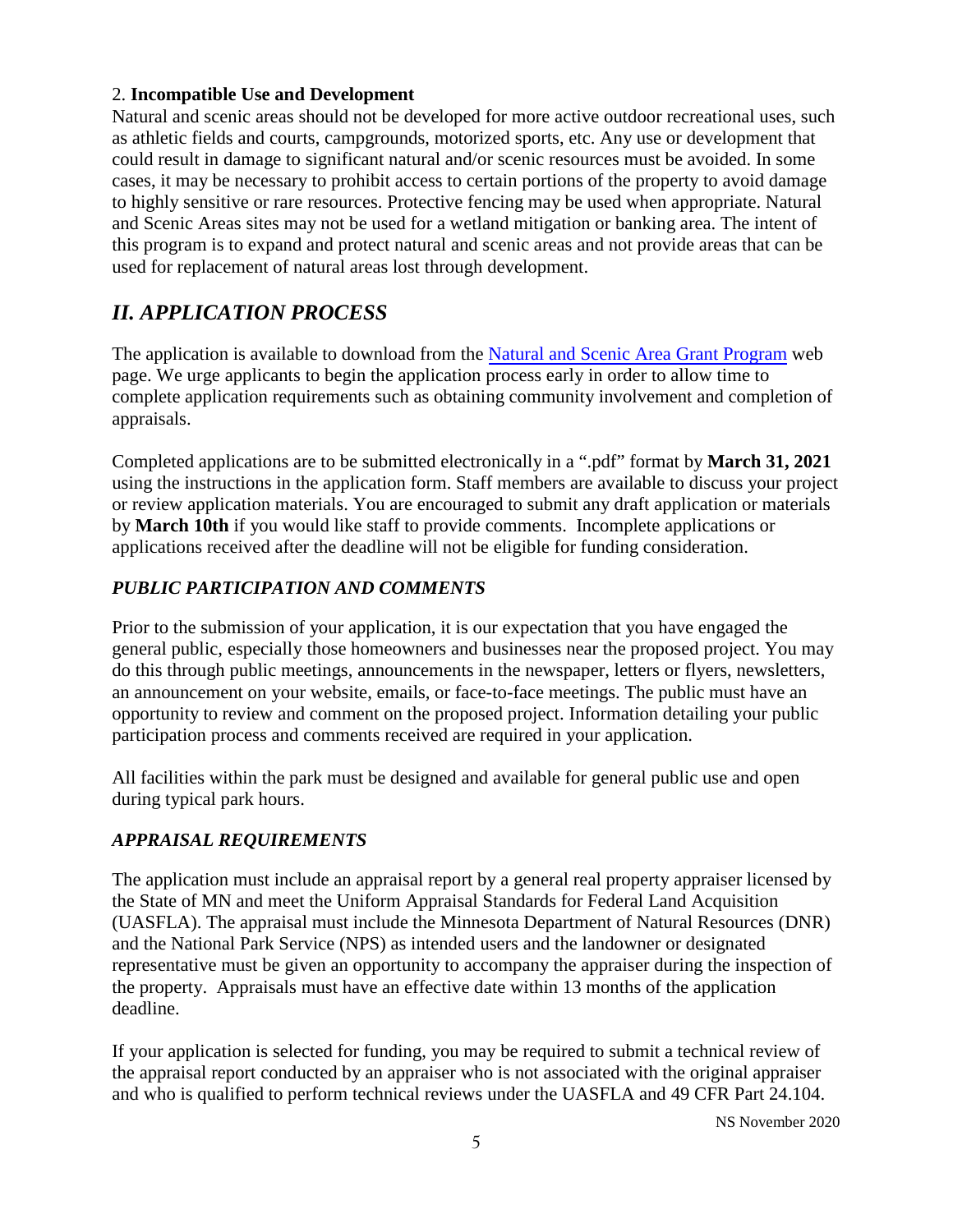See UASFLA Section C-1 for further guidance on technical reviews.

#### *COMPETITIVE REVIEW AND SELECTION PROCESS*

The program is competitive and requires a review and ranking process to make funding determinations and awards. The review and ranking process will take place after March 31, 2021 and funding announcements will be made in the summer. Program staff will review applications and, if necessary, a site visit will be conducted. The review will focus on priorities set in the State Comprehensive Outdoor Recreation Plan and project specific criteria identified below.

#### *MINNESOTA'S 2020-2024 STATE COMPREHENSIVE OUTDOOR RECREATION PLAN*

Minnesota's 2020-2024 [State Comprehensive Outdoor Recreation Plan](http://www.dnr.state.mn.us/aboutdnr/reports/scorp/index.html) (SCORP) provides guidance and direction to the state's outdoor recreation providers for their work in protecting, maintaining and enhancing outdoor recreation opportunities for the state's residents and visitors.

An important part of developing the SCORP is public and stakeholder input. To better understand patterns and priorities for outdoor recreation in Minnesota, several efforts were used to gather information and feedback from outdoor recreation providers and from the public including an Outdoor Recreation Household Survey, Parks and Trails Legacy Celebration Events and an Outdoor Recreation Providers Survey. A twelve member Steering Committee was formed to help guide the development of the SCORP. The Steering Committee included local and regional park agency staff, members of outdoor recreation advocacy groups, and community leaders involved with health, youth, and accessibility issues.

The SCORP identifies current and future trends affecting outdoor recreation in Minnesota including: issues around public health; addressing diversity, equity and inclusion challenges; demographic changes in Minnesota's population; climate change impacts and accessibility. Taken together, these trends and the strategies within the four Strategic Directions represent both challenges and opportunities for Minnesota's outdoor recreation providers for the next five years. The intention is that the 2020-2024 SCORP will aid these agencies and organizations as they plan for and invest in facilities and programs to meet the outdoor recreation interests of Minnesota's residents and visitors.

Applications are assessed to ensure that the proposed project is consistent with identified priorities established in the SCORP.

#### *SELECTION PRIORITIES*

#### **Natural Resources Qualities** (Approximately 45%)

Natural resources qualities include endangered, threatened, or special concern species or communities; high quality native terrestrial or aquatic ecosystems; ecological viability; outstanding geological or physiographic features; protection of water quality; protection of shore land along rivers, lakes or streams, restoration efforts; high priority inholdings and potential vulnerability to exotic species.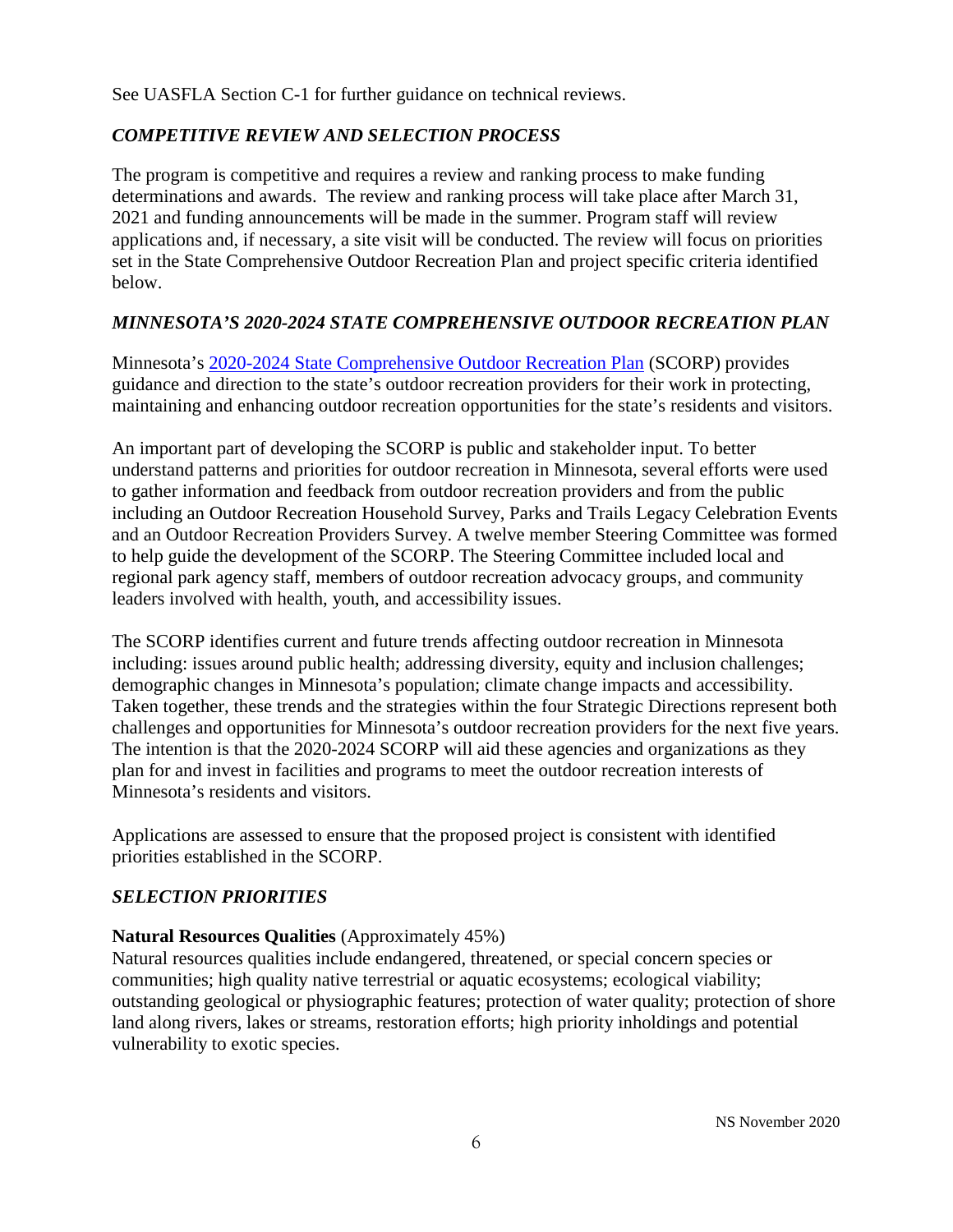#### **Scenic Qualities** (Approximately 25%)

Scenic qualities include bluff lands or other elevated terrain that afford an opportunity for viewing scenic vistas, viewing unique natural features, viewing unique historical or cultural features, protection of the scenic character of the landscape, and availability of public access.

#### **Other Review Components** (Approximately 30%)

Other review components include adjacent lands, educational and scientific values, open space and historical/cultural values, cost vs. benefit, match and local government commitment.

#### *AWARD OF FUNDS*

All applicants will receive official written notification regarding their request for funding in the summer. If your proposed project has received preliminary approval for funding, you will be contacted regarding additional information requirements needed before a grant agreement can be processed. These requirements may include State Historic Preservation Office (SHPO) review, permits and other details.

The project start date will be the fall of 2021 or later depending on requirements for environmental resources, historical and archeological resources, and federal approval, if applicable. All work must be completed by June30, 2023. Most of our funding does not allow for a project extension beyond this date. Any project costs incurred prior to the start date of the grant agreement will not be eligible for reimbursement.

Payment of grant funds to the local sponsor is on a reimbursement basis. The grant recipient must initially expend monies that are then reimbursed under the terms of the grant agreement. A portion of the grant funds will be retained until a final inspection has been completed.

#### *GRANTS AND PUBLIC INFORMATION*

Under [MN Statute 13.599,](https://www.revisor.mn.gov/statutes/?id=13.599) responses to a request for proposal are nonpublic until the application deadline is reached. At that time, the name and address of the grantee, and the amount requested becomes public.

After the application evaluation process is completed, data (except trade secret data) becomes public. Data created during the evaluation process is nonpublic until the negotiation of the grant agreement with the selected grantee(s) is completed.

[MN Statute 13.44](https://www.revisor.mn.gov/statutes/?id=13.44) categorizes estimated or appraised value of real property prior to purchase and sale as confidential data on individuals or protected nonpublic data. See also [Minnesota](https://www.revisor.mn.gov/statutes/cite/13)  [Government Data Privacy Act](https://www.revisor.mn.gov/statutes/cite/13) for more information. This information, along with corresponding budget information, will be redacted from the applications before making them public.

# *III. PROGRAM REQUIREMENTS*

#### *ACCESSIBILITY STANDARDS*

All facilities improved with this grant project must meet current Americans with Disabilities (ADA) standards. All critical components of the park listed below must be accessible to persons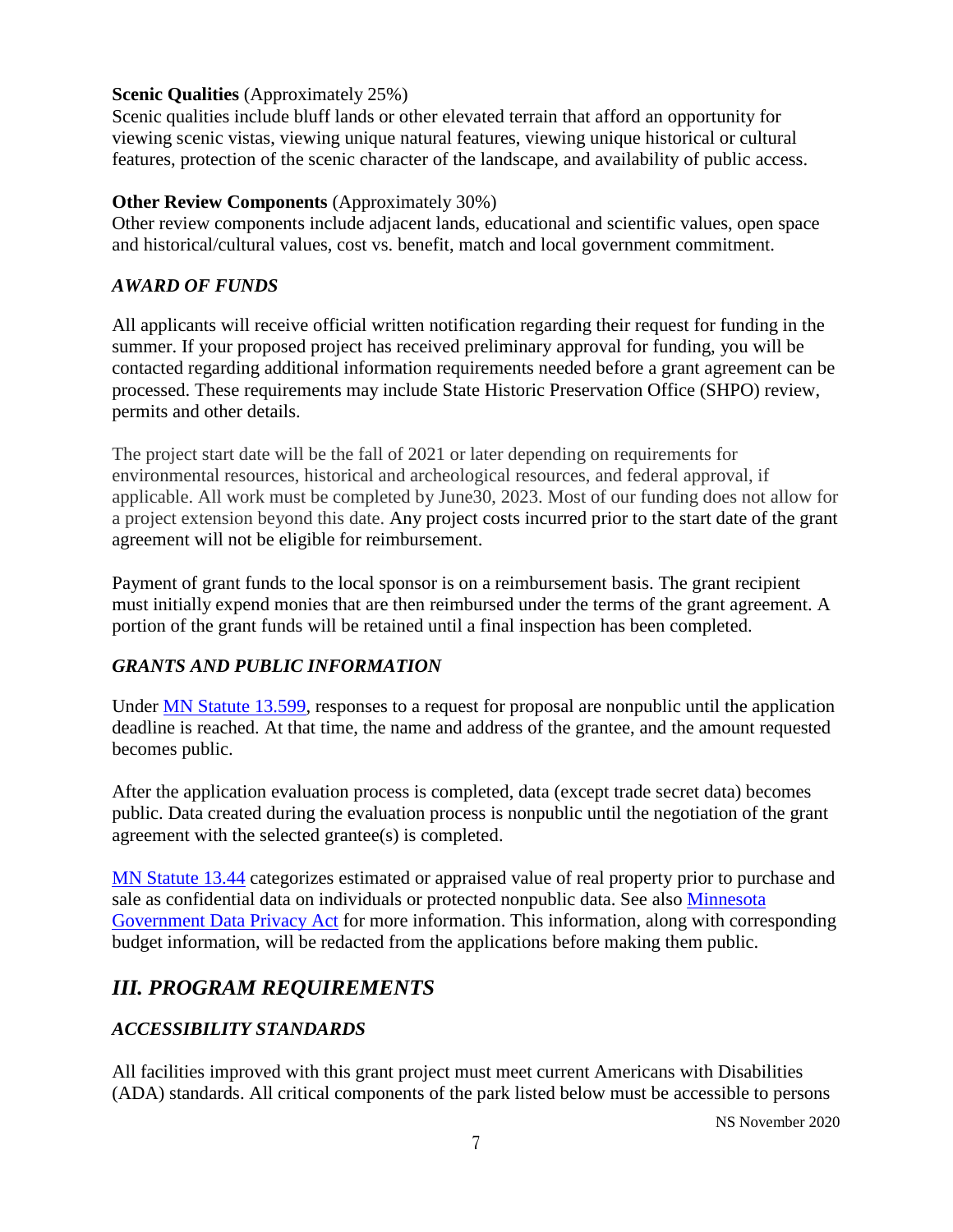with disabilities.

Critical components include:

- Accessible parking spaces serving each area of the park.
- Accessible restrooms, if restrooms are provided.
- Accessible drinking water, if drinking water is provided.
- Access routes to all facilities provided in the park.

If a grant is awarded, part of the grant will be withheld pending verification of ADA compliance by an on-site final inspection.

The following guidelines will help you design your facilities. Copies can be ordered from the U.S. Access Board at (800) 872-2253, or downloaded from their website at [United States Access](http://www.access-board.gov/)  [Board.](http://www.access-board.gov/)

#### 1. [ADA Accessibility Standards for Buildings and Facilities](https://www.access-board.gov/guidelines-and-standards/buildings-and-sites/about-the-ada-standards/ada-standards)

(For buildings and certain recreation facilities including playgrounds, recreational boating facilities, and fishing piers)

2. [Final Accessibility Guidelines for Outdoor Developed Areas September 26, 2013](http://www.access-board.gov/guidelines-and-standards/recreation-facilities/outdoor-developed-areas/final-guidelines-for-outdoor-developed-areas/text-of-the-guidelines)

(For outdoor developed areas such as campgrounds, picnic areas, trails, and beaches. These guidelines, developed for federal facilities subject to the Architectural Barriers Act, are to be used for facilities improved by this Outdoor Recreation Grant Program.)

# *LAND RETENTION REQUIREMENTS*

#### **All land acquired with assistance from this grant program must be retained and operated solely for its intended use into perpetuity.**

The Site Boundary Map submitted with your application will delineate and establish the property boundaries subject to the grant agreement. Therefore, it is very important that any existing public facilities and easements are clearly identified and excluded from the boundaries of the project.

# *CONVERSION OF USE*

The Grantee shall not, at any time, convert this property to other uses without the prior written approval of the State acting through the Department of Natural Resources (DNR) and, for federal grants, the NPS. The DNR will consider a conversion request only after the following prerequisites have been met:

- 1. All practical alternatives to the conversion have been evaluated and rejected on a sound basis.
- 2. The Grantee has agreed to replace the converted lands with other lands of, at least, equal fair market value and reasonably equivalent usefulness as determined by the State.

The DNR shall have the authority to approve or disapprove state conversion requests. For federal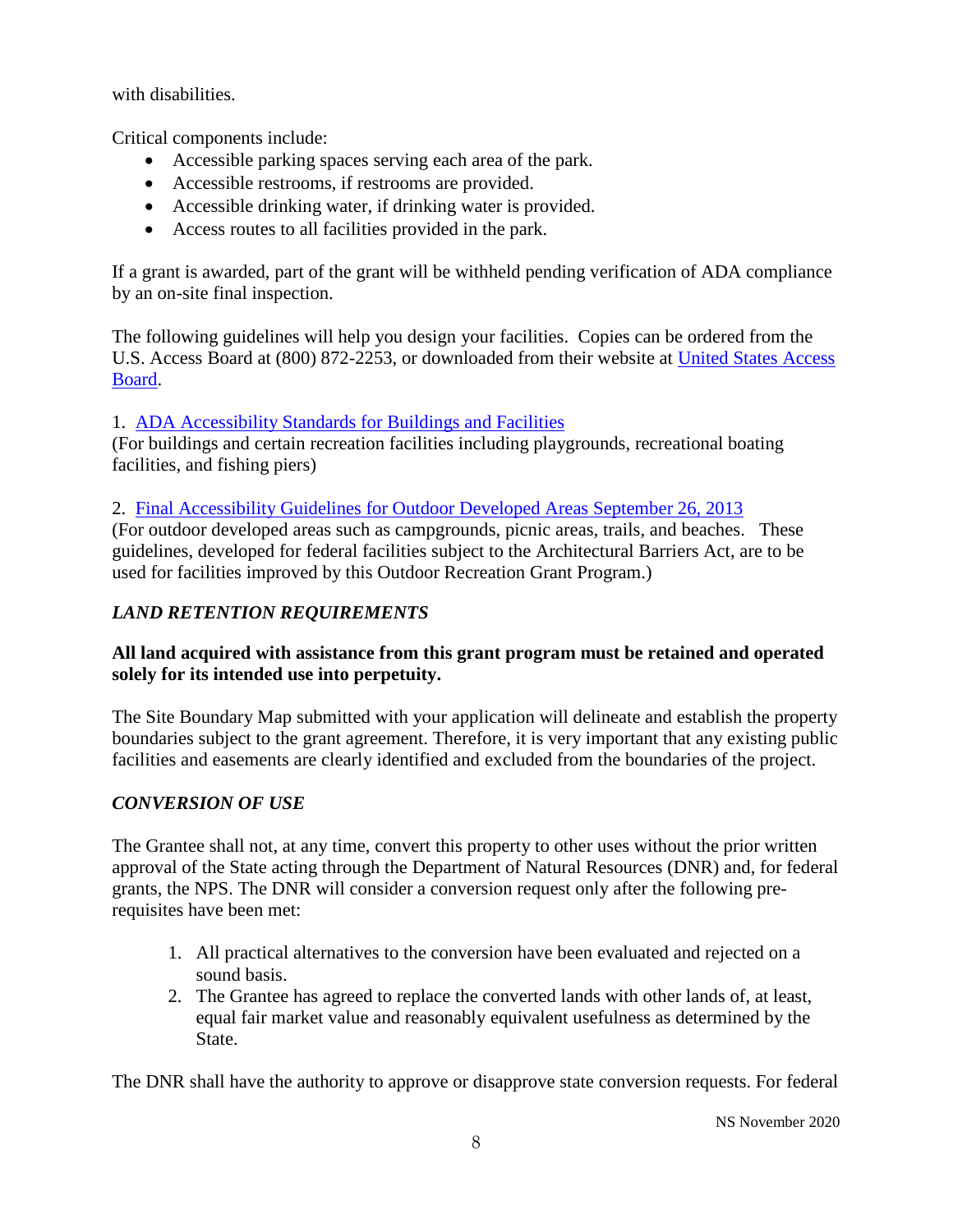grants, the NPS will approve or disapprove the conversion requests.

#### *DEED RESTRICTION REQUIREMENT*

The Grantee will be required to record a condition with the deed of the real property funded by the grant agreement that notifies the public of the grant and the grant program requirements. The specific deed restriction language varies depending on the source of funding and will be outlined in the grant contract.

#### *NATIVE RESTORATION REQUIREMENTS*

All restoration activities will require a restoration and management plan to be submitted prior to contract approval and must follow the Board of Soil and Water Resources ["Native Vegetation](https://bwsr.state.mn.us/vegetation-establishment-and-management#:%7E:text=Native%20Vegetation%20Establishment%20and%20Enhancement%20Guidelines%20%28pdf%29%20%28January,conservation%20projects.%20The%20guidelines%20are%20also%20designed%20to%3A)  [Establishment and Enhancement Guidelines"](https://bwsr.state.mn.us/vegetation-establishment-and-management#:%7E:text=Native%20Vegetation%20Establishment%20and%20Enhancement%20Guidelines%20%28pdf%29%20%28January,conservation%20projects.%20The%20guidelines%20are%20also%20designed%20to%3A) in order to ensure ecological integrity and pollinator enhancement.

When restoration activities are completed using grant funds, the grantee must conduct evaluations on parcels where activities were implemented both 1) initially after activity completion and 2) three years later as a follow-up. Evaluations should analyze improvements to the parcel and whether goals have been met, identify any problems with the implementation, and identify any findings that can be used to improve implementation of future restoration efforts at the site or elsewhere. Evaluation reports must be submitted to the DNR.

The grantee should consider contracting with the [Conservation Corps of Minnesota](https://www.conservationcorps.org/) for restoration activities.

#### *REVIEW FOR POTENTIAL IMPACTS ON HISTORICAL/ARCHEOLGICAL RESOURCES*

If funded, the DNR will initiate the federal Section 106 and/or state review process with the Minnesota State Historic Preservation Officer (SHPO). If during the Section 106 or state review process, the SHPO determines you need to complete a Phase I or Phase II survey, the survey will need to be completed prior to project approval for development projects and prior to the final reimbursement of the grant funds for acquisition projects.

For projects that have archeological and or historic properties identified with potential impacts, you will need to re-engage your public review process. You will need to identify consulting parties\*. The consulting parties and public need to have an opportunity to review and comment on the park plans in relation to the historic and archeological resources and potential impacts. The views of consulting parties and the public are essential to informed decision making. We encourage you to start consultation as early as possible.

\* Consulting party: individuals or organizations with demonstrated interest in the project. This interest could be legal or economic or it could be interest in the project's effects on historic properties. The National Park Service, in concurrence with the SHPO and the appropriate Tribal Historic Preservation Officer (THPO), will evaluate and determine who will become a consulting party to the federal Section 106 process.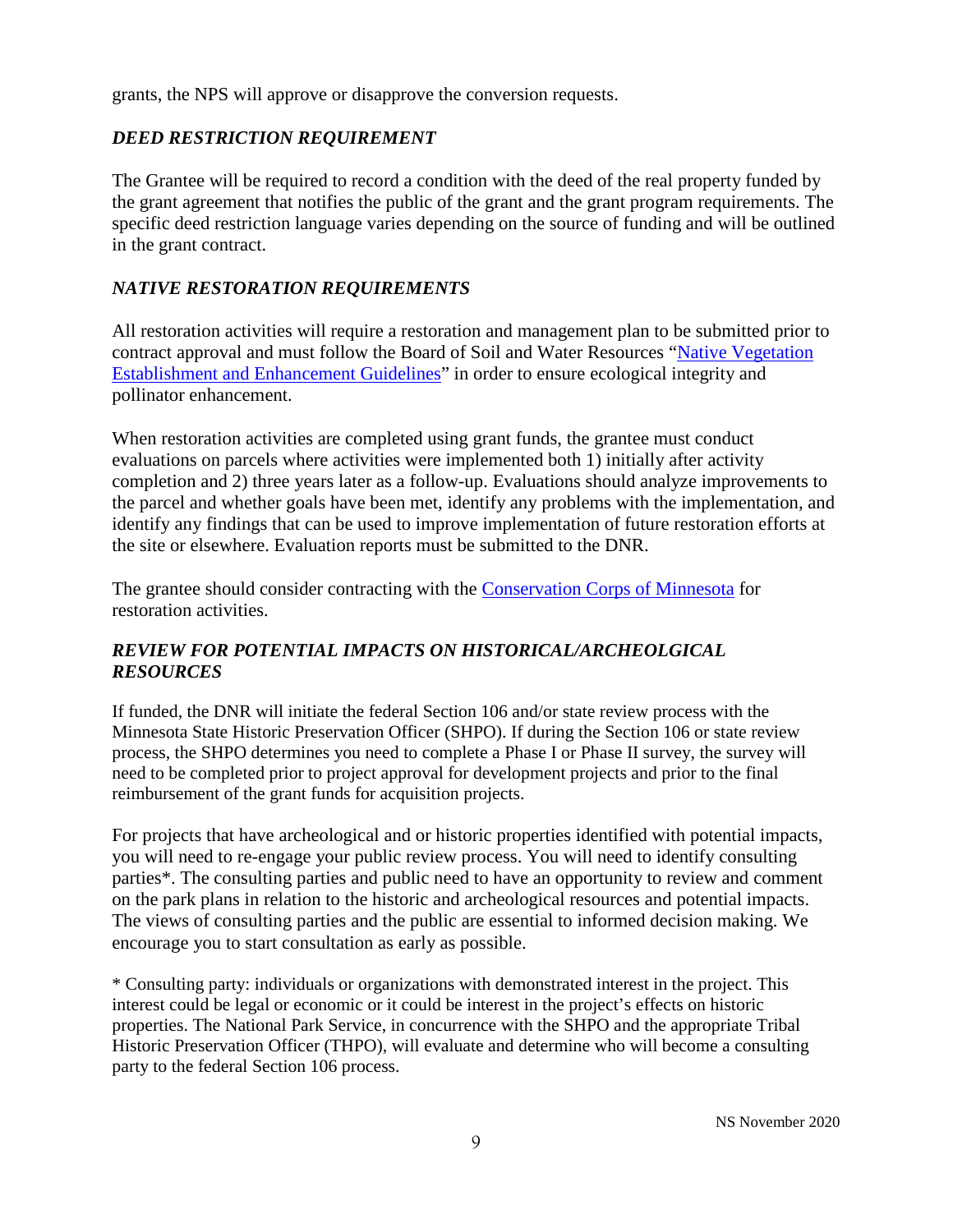# *REPORTING REQUIREMENTS*

It is the policy of the State to monitor progress on state grants by requiring grantees to submit written progress reports at least annually until all grant funds have been expended and all of the terms in the grant agreement have been met. A progress report form will be provided by program staff. Grant payments shall not be made on grants with past due progress reports unless program staff have given the grantee a written extension. See [Policy 08-09: Grant Progress Reports](http://mn.gov/admin/government/grants/policies-statutes-forms/) for more information.

#### *MONITORING REQUIREMENTS*

It is the policy of the State to conduct at least one monitoring visit per grant period on all state grants of over \$50,000 and to conduct at least annual monitoring visits on grants of over \$250,000. See [Policy 08-10: Grant Monitoring](https://mn.gov/admin/government/grants/policies-statutes-forms/) for more information.

#### *CONFLICTS OF INTEREST*

It is the policy of the State to work to deliberately avoid actual, potential and perceived conflicts of interests related to grant making at both the individual and organizational levels.

A conflict of interest (actual, potential, or perceived) occurs when a person has actual or apparent duty or loyalty to more than one organization and the competing duties or loyalties may result in actions which are adverse to one or both parties. A conflict of interest exists even if no unethical, improper, or illegal act results from it.

#### *Actual Conflict of Interest*

An actual conflict of interest occurs when a decision or action would compromise a duty to a party without taking immediate appropriate action to eliminate the conflict. Examples include, but are not limited to:

- One party uses his or her position to obtain special advantage, benefit, or access to the other party's time, services, facilities, equipment, supplies, badge, uniform, prestige, or influence.
- One party receives or accepts money (or anything else of value) from another party or has equity or a financial interest in or partial or whole ownership of the other party's organization.
- One party is an employee, board member or family member of the other party.

#### *Potential Conflict of Interest*

A potential conflict of interest may exist if one party has a relationship, affiliation, or other interest that could create an inappropriate influence if the person is called on to make a decision or recommendation that would affect one or more of those relationships, affiliations, or interests. For example, when one party serves in a volunteer capacity for another party, it has the potential to, but does not necessarily, create a conflict of interest, depending on the nature of the relationship between the two parties. A disclosed potential conflict of interest warrants additional discussion in order to identify the nature of the relationship, affiliation, or other interest and take action to mitigate any potential conflicts.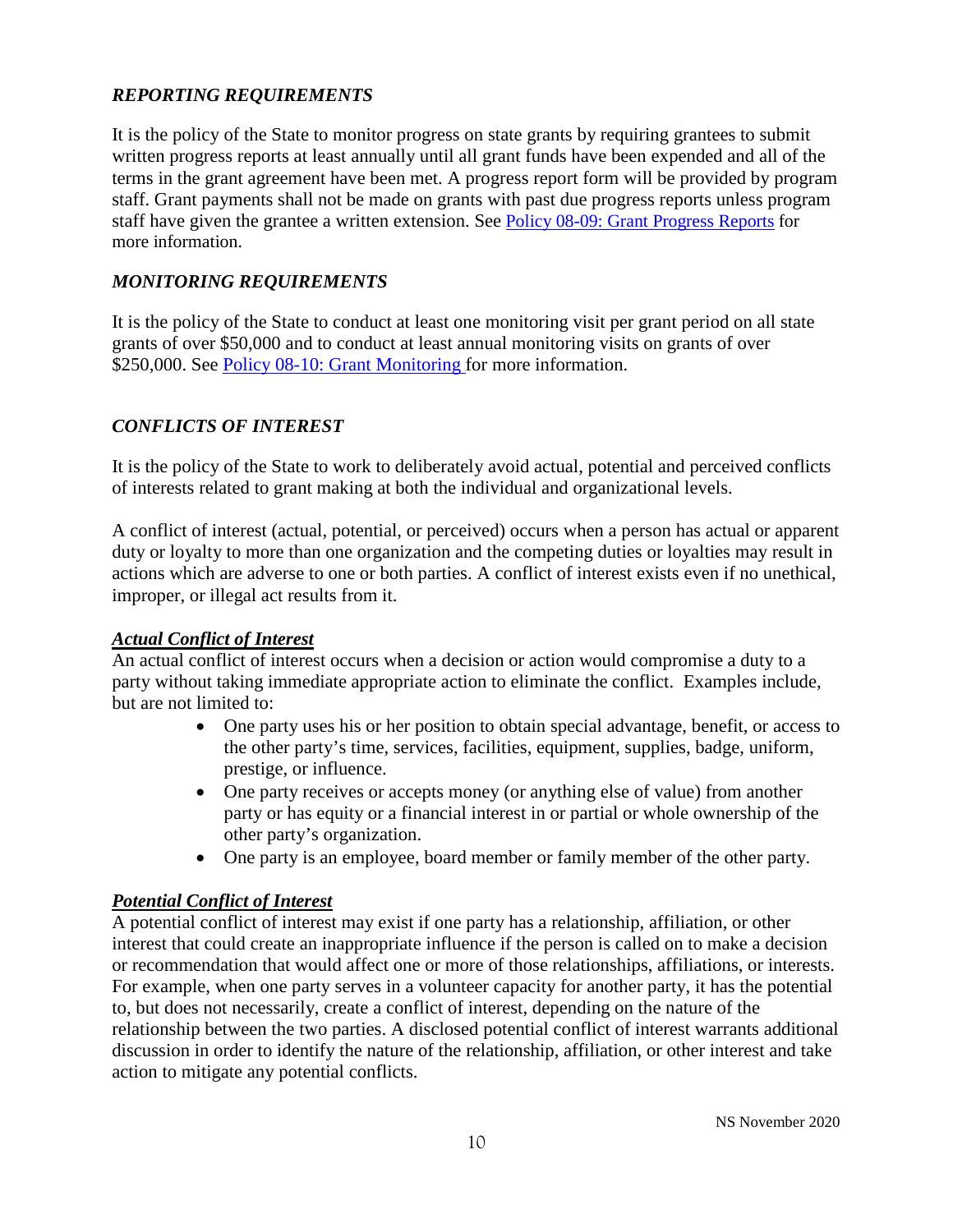#### *Perceived Conflict of Interest*

A perceived conflict of interest is any situation in which a reasonable third party would conclude that conflicting duties or loyalties exist. A disclosed perceived conflict of interest warrants additional discussion in order to identify the nature of the relationship, affiliation, or other interest and take action to mitigate any potential conflicts.

#### *Organizational Conflict of Interest*

A conflict of interest can also occur with an organization that is a grant applicant or grantee of a state agency. Organizational conflicts of interest occur when:

- A grantee is unable or potentially unable to render impartial assistance or advice to the State due to competing duties or loyalties
- A grantee's objectivity in carrying out the grant is or might be otherwise impaired due to competing duties or loyalties
- A grantee or potential grantee has an unfair competitive advantage through being furnished unauthorized proprietary information or source selection information that is not available to all competitors.

The Grantee, by signing a grant contract with the State, must certify it has read and understands the Office of Grants Management [Conflict of Interest Policy 08-01,](https://mn.gov/admin/government/grants/policies-statutes-forms/) will maintain an adequate Conflict of Interest Policy and, throughout the term of the contract, monitor and report any actual, potential, or perceived conflicts of interests to the State.

# *CLOSEOUT PROCEDURES*

Upon completion of your project, a final billing must be submitted to our office. Program staff will complete a final inspection of all development and/or redevelopment projects. The inspection will focus on ensuring that the project was completed in accordance with the grant agreement, that facilities developed are accessible and a funding acknowledgment sign is installed. Prior to final reimbursement of your grant and official closeout notification of your project, any problems that are revealed during the inspection must be corrected and a copy of the recorded deed restriction received.

All expenditures are subject to verification by an independent state audit and, therefore, you must retain all project records for a period of at least six years after you receive the official closeout notification letter.

Periodic post-completion inspections will be conducted to ensure that the site is being properly operated and maintained and that no conversion of use has occurred.

#### *ACKNOWLEDGMENT SIGN*

All projects acquired or developed with assistance from this program must display a state approved funding acknowledgment sign at the main entrance to the park. The grant program staff will provide the specific sign information.